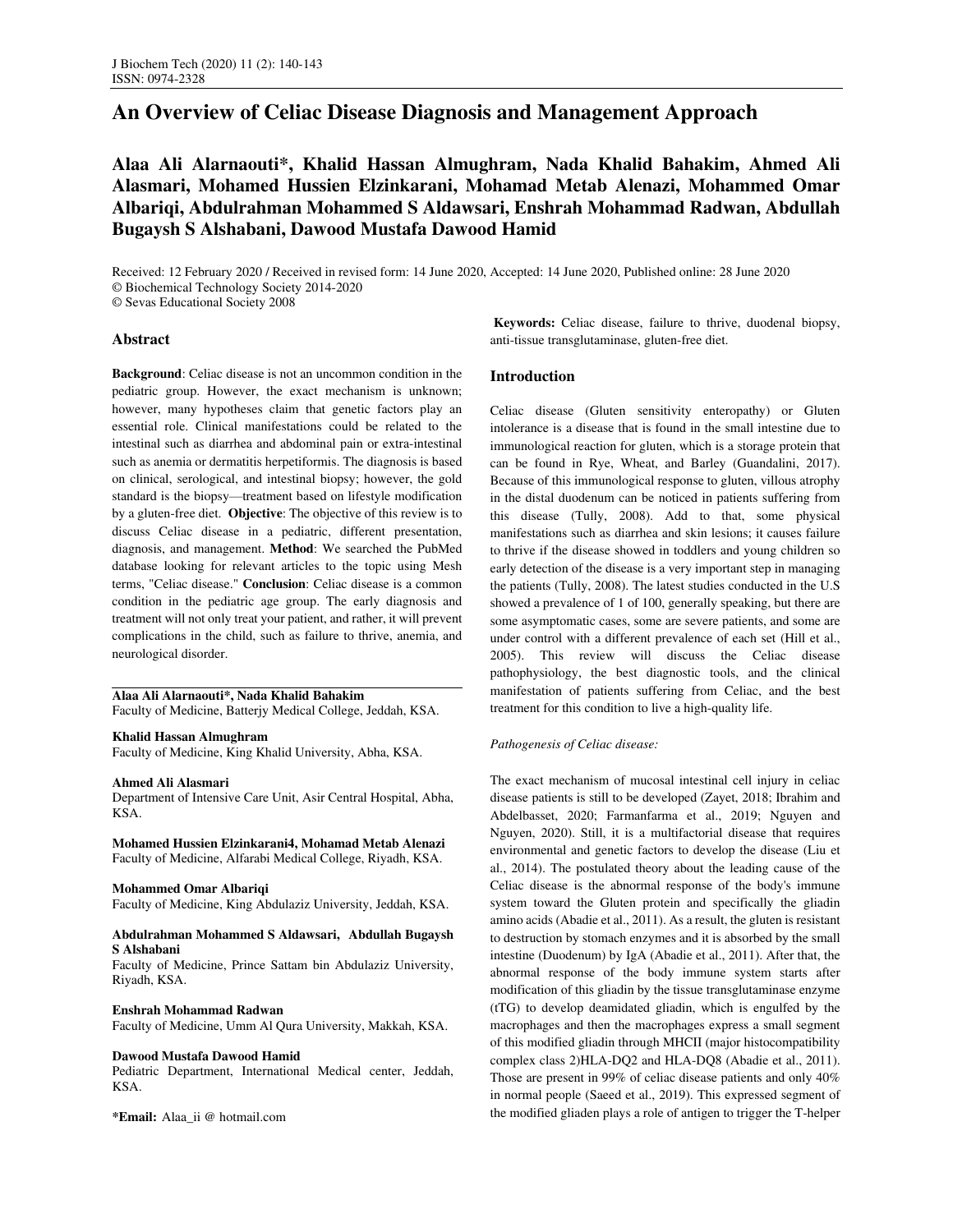cell response (CD4) when those T cells activated, secretion of inflammatory cytokines occur and destruction of the enterocytes happen, then those T-helper cells CD4+ triggers T cytotoxic cells CD8+ to kill the enterocytes in much aggressive way (Saeed et al., 2019). After that, the inflammatory response and also activation of B cells has shown to produce some anti-bodies (Liu et al., 2014). These are : anti tissue transglutaminase (tTG), Endomysial antibodies (EMA) -it is a protein that is found in muscles- and Deaminated gliadin peptide antibodies (DGP) and all of them plays a major role in diagnostic and serological testing (Liu et al., 2014).

In terms of genetic factors and genetic predisposition, the primary genes associated with developing the celiac disease are HLA-DQ2 and HLA-DQ8; they are essential and present in 99% of celiac disease cases, but they are not sufficient alone to cause the disease (Saeed et al., 2019). In terms of association, celiac disease is strongly linked with other autoimmune disorders such as type 1 diabetes mellitus, autoimmune hepatitis, and autoimmune hypothyroidism (Saeed et al., 2019). There should be a screening test for first and second-degree relatives and patients with IgA deficiency because it increases the risk of developing celiac disease (Saeed et al., 2018). Recent researches are conducting to find the relationship between the microbiota and celiac disease since they postulate that there is an association, but it is not well understood nor explained (Valitutti et al., 2019).

# *Oslo classification of celiac disease:*

In Oslo's classification of celiac disease, they separate or classify the disease into four main categories: classical (typical), nonclassical (atypical), subclinical (asymptomatic), and then the potential Celiac disease (Ludvigsson et al., 2013). In classical celiac disease or typical, the patient is a young age child between 1 and 2 years of age presented with malabsorptive diarrhea, distended abdomen, and failure to thrive. Hence, he or she is thinner and smaller than his peers, and this is the most common type of presentation (Ludvigsson et al., 2013). Non-Classical or Atypical is an older age child presented with atypical symptoms such as seizures, pallor, isolated vomiting, ataxia, abdominal pain and there is minimal or no malabsorptive diarrhea, and nowadays, there is an increase in the incidence of these atypical cases, in both typical and atypical cases there are positive serological tests in addition to villous atrophy (Ludvigsson et al., 2013). Subclinical (asymptomatic) celiac disease is under the threshold to develop celiac disease, so there are no symptoms, but both serology and villous atrophy are present in the absence of symptoms (Ludvigsson et al., 2013). Those cases are usually detected by screening tests , for example, if there is a first relative diseased (Ludvigsson et al., 2013). Potential celiac disease can also be called latent Celiac disease; in this case, the patient has a positive serological test, but there is an absence of villous atrophy (Ludvigsson et al., 2013). Mostly, they develop intestinal abnormalities with time (Ludvigsson et al., 2013).

## *Clinical Manifestation:*

Clinical manifestation varies from patient to patient according to the age of presentation and type of the disease, either classical or non-classical. Still, generally, there are gastrointestinal symptoms, and there are non-gastrointestinal manifestations (Jericho et al., 2017).

In gastrointestinal manifestation, the most common presentation is malabsorptive diarrhea, abdominal distention, and constipation can be one of the presentations (Jericho et al., 2017). In childhood, the most important thing to be noticed is a failure to thrive (Rashid et al., 2005). In some severe cases, there is a celiac crisis, which is caused by severe malabsorptive diarrhea, then electrolytes imbalance will occur (Fasano and Catassi, 2012). This imbalance can lead to a lot of unwanted side effects such as metabolic acidosis, shock, and in some cases can lead to death if it is not managed correctly with perfect timing (Waheed et al., 2016).

Non-gastrointestinal manifestation varies and may affect every system of the patient's body (Saeed et al., 2019). In the central nervous systems, convulsions and epilepsy can occur; in the hematological system, iron deficiency anemia can be noticed (Troncone and Kosova, 2010). In dermatology, there is dermatitis herpetiformis, it is one of the most common symptoms of nongastrointestinal manifestation associated with celiac disease with the absence of Herpes simplex virus infection (Figure 1) (Mendes et al., 2013). Also, lethargy and unexplained rickets are present (Troncone and Kosova, 2010; Collin et al., 1994).



**Figure 1**: dermatitis herpetiformis (Mendes et al., 2013)

#### *Diagnosis of celiac disease:*

Diagnosis of celiac disease is based on mainly the serological test and the intestinal biopsy (Saeed et al., 2918). In the serological test, the most common biomarker the physician use in screening for celiac disease is IgAtTG because it has a high specificity and sensitivity of 96% and 95% , respectively, so it is precious in screening for patients that are suspected of having celiac disease (Saeed et al., 2918). However, this test has lower specificity and sensitivity in children younger than two years so other tests are recommended such as delaminated anti-gliadin and antiendomysial antibodies (Saeed et al., 2918). Add to that, in cases of IgA deficiency the IgGtTG can be used, nowadays there is less use of deaminated gliadin antibodies and anti-reticulin antibodies since they lower sensitivity and specificity (Saeed et al., 2918). The intestinal biopsy is considered the gold standard for diagnosing celiac disease (daCosta DiBonaventura et al., 2012). More than one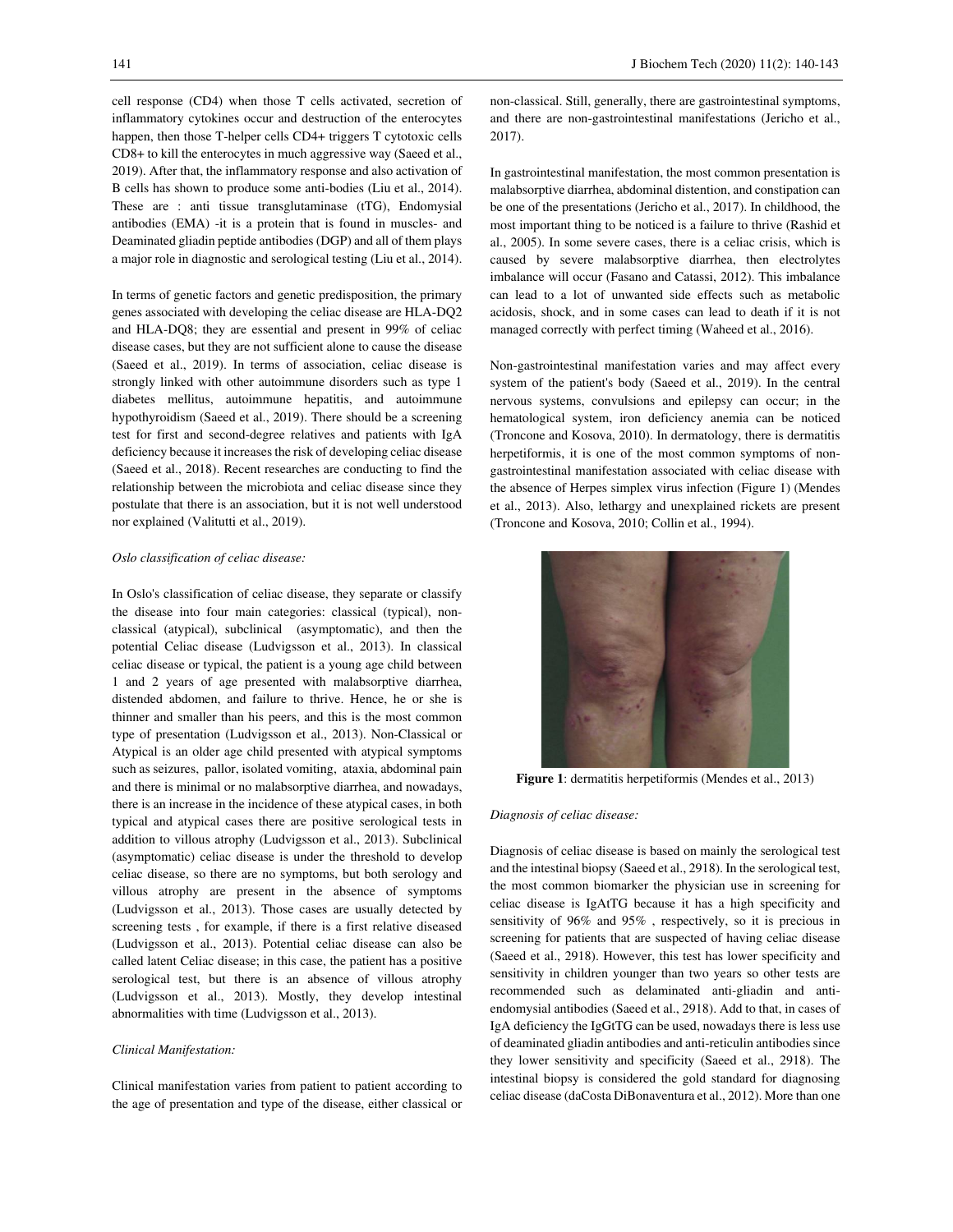biopsy is suggested to confirm the diagnose (Bonamico et al., 2008). Hence, the usual places for taking a biopsy are the second part of the duodenum, duodenal cap, villous atrophy, and crypts hyperplasia (Ofei et al., 2015). They are the pathological presentation of intestinal biopsies in celiac disease patients, also called flat mucosa (Ofei et al., 2015).

## *Complications:*

It is well known and established that a late diagnosis of celiac disease or poor compliance to the gluten-free diet could lead to variable serious complications (Rubio-Tapia et al., 2016). Among those complications is hyposplenism. It has a prevalence of 80 percent in celiac disease patients who develop complications (Di Sabatino et al., 2013). It usually manifests as a repeated infection with encapsulated organisms such as *Pneumococcus*, *Haemophilus influenzae*, *Meningococcus*  (Caraceni et al., 2011). Detection is usually done by ultra-sound to the abdomen or by detecting Howell–Jolly bodies on the blood film (Di Sabatino et al., 2013). If patients developed hyposplenism, vaccination should be given against the encapsulated organism (Caio et al., 2019). Another complication is a refractory celiac disease; this usually manifests as persistent diarrhea, weight loss (Caio et al., 2019). Finally, intestinal lymphoma, which is considered a rare tumor in the general population, patients with celiac disease are at higher risk. The manifestations are usually persistent symptoms despite the strict gluten-free diet (Caio et al., 2019). Usually, it is associated with late detection of the disease. Treatment is based on chemotherapy and should be treated by the specialist (Caio et al., 2019).

# *Treatment of celiac disease:*

In patients who have celiac disease, the essential treatment of his or her symptoms is Gluten-Free Diet (GFD), it is not that easy to stick to this regimen for the rest of his/her life of course, but this is the most effective treatment till now (Allen, 2015). The family should meet with a dietitian to tell them what the child should eat and what he or she should not eat because the nutritional requirements differ from child to adult patients (Allen, 2015). The conducted researches in the field of a gluten-free diet have postulated that the mucosal healing may be completed within 6-12 weeks of the regimen (Allen, 2015). The catch-up growth may require 1 to 2 years and the histological recovery in children may take two years to get 100% full recovery of the mucosal intestine (Allen, 2015). Shortly, we may see huge developed drugs in treating celiac disease since there is a lot of research about the drugs blocking tissue transglutaminase and blocking HLA-DQ2/HLA-DQ8 receptors; also, they are trying to modify the wheat genes to be gluten-free (Martínez-Noguera et al., 2002).

# **Conclusion:**

Celiac disease is a common disease in the U.S with a prevalence of 1 of 100; it has female predominance; it is caused by the abnormal immune system response toward the gluten and gliadin, which then causes intestinal mucosal cells destruction characterized by villous atrophy and crypt hyperplasia with infiltrating cells, the gold standard for diagnosing celiac disease is the intestinal biopsy, and the best screening test nowadays is the IgAtTG. The best step of managing celiac disease is a gluten-free diet, and there is a lot of researches going on to develop effective e drugs other than the gluten-free diet it can be released soon.

## **References**

- Abadie, V., Sollid, L. M., Barreiro, L. B., & Jabri, B. (2011). Integration of genetic and immunological insights into a model of celiac disease pathogenesis. *Annual review of immunology*, *29*, 493-525.
- Allen PJ. (2015). Gluten-Related Disorders: Celiac Disease, Gluten Allergy, Non-Celiac Gluten Sensitivity. *Pediatric nursing. 41*(3):146-50.
- Bonamico, M., Thanasi, E., Mariani, P., Nenna, R., Luparia, R. P. L., Barbera, C., ... & Scotta, S. (2008). Duodenal bulb biopsies in celiac disease: a multicenter study. *Journal of pediatric gastroenterology and nutrition*, *47*(5), 618-622.
- Caio, G., Volta, U., Sapone, A., Leffler, D. A., De Giorgio, R., Catassi, C., & Fasano, A. (2019). Celiac disease: a comprehensive current review. *BMC medicine*, *17*(1), 1- 20.
- Caraceni, P., Benazzi, B., Caio, G., Zaccherini, G., Domenicali, M., & Volta, U. (2011). Hyposplenism as a cause of pneumococcal meningoencephalitis in an adult patient with coeliac disease. *Italian Journal of Medicine*, *5*(2), 124-127.
- Collin, P., Reunala, T., Pukkala, E., Laippala, P., Keyriläinen, O., & Pasternack, A. (1994). Coeliac disease--associated disorders and survival. *Gut*, *35*(9), 1215-1218.
- daCosta DiBonaventura, M., Yuan, Y., Wagner, J. S., Gilbert, J. L., Lescrauwaet, B., & Langley, P. (2012). The burden of viral hepatitis C in Europe: a propensity analysis of patient outcomes. *European journal of gastroenterology & hepatology*, *24*(8), 869-877.
- Di Sabatino, A., Brunetti, L., Maffè, G. C., Giuffrida, P., & Corazza, G. R. (2013). Is it worth investigating splenic function in patients with celiac disease?. *World journal of gastroenterology: WJG*, *19*(15), 2313.
- Farmanfarma, K. K., Kaykhaei, M. A., Mohammadi, M., Adineh, H. A., & Ansari-Moghaddam, A. (2019). Metabolic syndrome and chronic diseases in Iran; A case-control meta-analysis. *Archives of Pharmacy Practice*, *1*, 113.
- Fasano, A., & Catassi, C. (2012). Celiac disease. *New England Journal of Medicine*, *367*(25), 2419-2426.
- Guandalini, S. (2017). The approach to celiac disease in children. *International journal of pediatrics & adolescent medicine*, *4*(3), 124.
- Hill, I. D., Dirks, M. H., Liptak, G. S., Colletti, R. B., Fasano, A., Guandalini, S., ... & Seidman, E. G. (2005). Guideline for the diagnosis and treatment of celiac disease in children: recommendations of the North American Society for Pediatric Gastroenterology, Hepatology and Nutrition. *Journal of pediatric gastroenterology and nutrition*, *40*(1), 1-19.